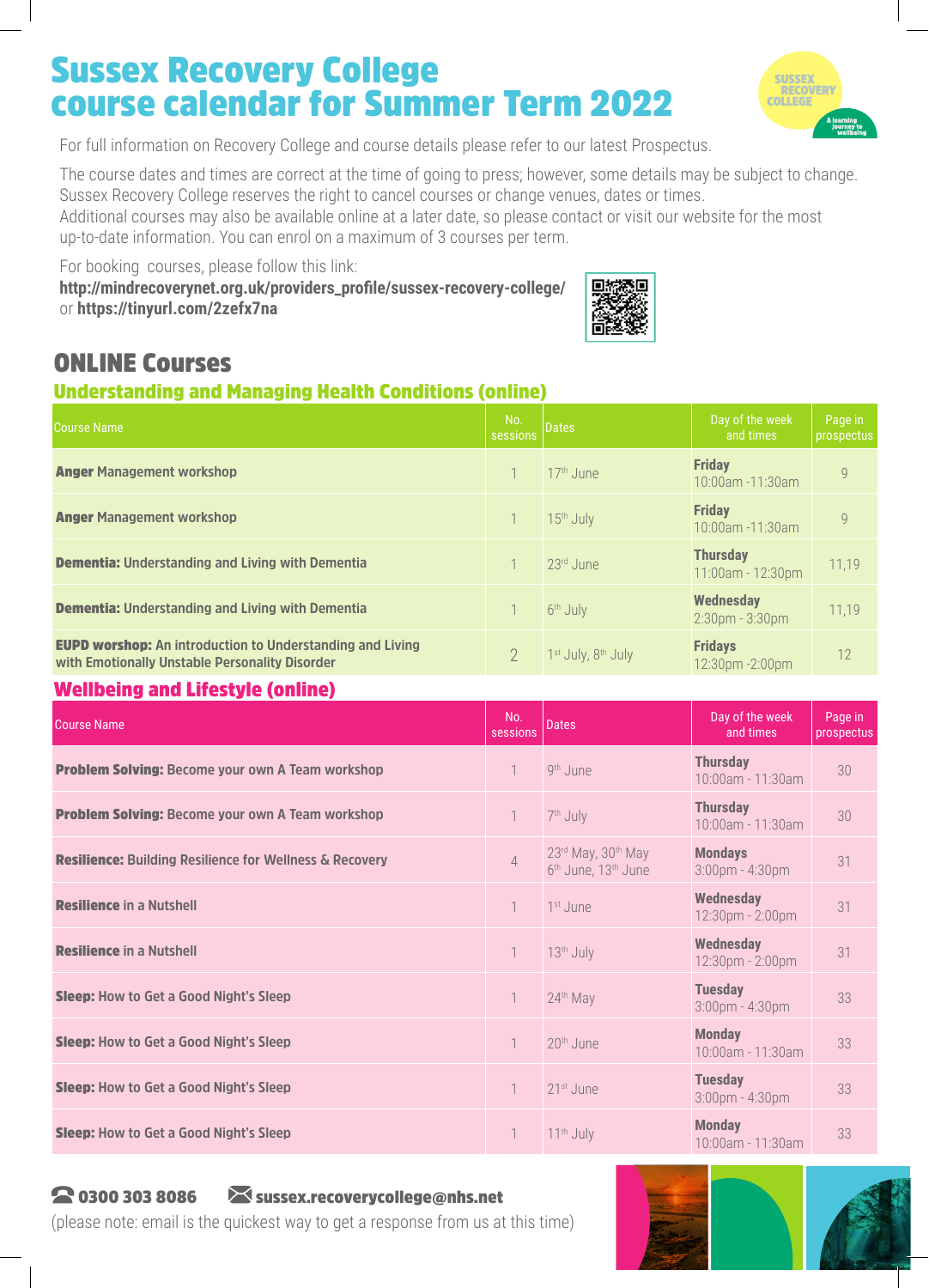## Face to Face Courses - West Sussex

### Understanding and Managing Health Conditions

| <b>Course Name</b>                                                   | No.<br>sessions | Dates                                                                                                                                    | Day of the week<br>and times              | <b>Location and venue</b>                                                                    | Page in<br>prospectus |
|----------------------------------------------------------------------|-----------------|------------------------------------------------------------------------------------------------------------------------------------------|-------------------------------------------|----------------------------------------------------------------------------------------------|-----------------------|
| <b>Anxiety: Understanding &amp;</b><br><b>Coping with Anxiety</b>    | 5               | 24 <sup>th</sup> May, 31 <sup>st</sup> May, 7 <sup>th</sup> June,<br>14th June, 21st June                                                | <b>Tuesdays</b><br>1.00pm - 3.00pm        | Sackville Room, Age UK, Glen Vue, Railway<br>Approach, East Grinstead, RH19 1BS              | 10                    |
| <b>Dementia: Understanding</b><br>and Living with Dementia           |                 | 7 <sup>th</sup> June                                                                                                                     | <b>Tuesday</b>                            | Smart Room, Sage House, City Fields Way,<br>11.00am - 12.30pm Tangmere, Chichester, PO20 2FP | 11,19                 |
| <b>Dementia: Understanding</b><br>and Living with Dementia           |                 | 15 <sup>th</sup> June                                                                                                                    | <b>Wednesday</b><br>$2.00$ pm - $3.30$ pm | Chichester Room, Roffey Millennium Hall,<br>Crawley Road, Horsham, RH12 4DT                  | 11,19                 |
| <b>Dementia: Understanding</b><br>and Living with Dementia           |                 | 19th July                                                                                                                                | <b>Tuesday</b>                            | Smart Room, Sage House, City Fields Way,<br>11.00am - 12.30pm Tangmere, Chichester, PO20 2FP | 11,19                 |
| <b>Depression: Understanding</b><br>and Coping with Depression       | $\overline{6}$  | 26 <sup>th</sup> May, 2 <sup>nd</sup> June, 9 <sup>th</sup> June,<br>16 <sup>th</sup> June, 23 <sup>rd</sup> June, 30 <sup>th</sup> June | <b>Thursdays</b><br>2.00pm - 4.00pm       | Mezzanine Room, Ropetackle Arts Centre,<br>Little High Street, Shoreham, BN43 5EG            | 12                    |
| <b>Depression: Understanding</b><br>and Coping with Depression       | $6\overline{6}$ | 13th June, 20th June, 27th June, Mondays<br>4 <sup>th</sup> July, 11 <sup>th</sup> July, 18 <sup>th</sup> July                           | $1.00pm - 3.00pm$                         | Longley Room, Crawley Library,<br>Southgate Avenue, Crawley, RH10 6HG                        | 12                    |
| <b>Psychosis: Understanding</b><br><b>Psychosis</b>                  | $6\phantom{.}6$ | 24 <sup>th</sup> May, 31 <sup>st</sup> May, 7 <sup>th</sup> June,<br>14th June, 21st June, 28th June                                     | <b>Tuesdays</b><br>11.00am - 1.00pm       | Deall Room, Southwick Community Centre,<br>24 Southwick Street, Southwick, BN42 4TE          | 16                    |
| <b>Psychosis: Understanding</b><br><b>Psychosis</b>                  | $6\phantom{.}6$ | $6th$ June, 13 <sup>th</sup> June, 20 <sup>th</sup> June,<br>27 <sup>th</sup> June, 4 <sup>th</sup> July, 11 <sup>th</sup> July          | <b>Mondays</b><br>2.00pm - 4.00pm         | Bill Buck Room, Crawley Library, Southgate<br>Avenue, Crawley, RH10 6HG                      | 16                    |
| <b>Suicide: Coping with Suicidal</b><br><b>Thoughts and Feelings</b> | 4               | 9 <sup>th</sup> June, 16 <sup>th</sup> June, 23 <sup>rd</sup> June,<br>30 <sup>th</sup> June                                             | <b>Thursdays</b><br>10.30am - 12.30pm     | Studio 2, Regis Centre, Belmont Street,<br><b>Bognor Regis, PO21 1BL</b>                     | 18                    |

#### Wellbeing and Lifestyle

| <b>Course Name</b>                                                                 | No.<br>sessions | Dates                                                                                                                                            | Day of the week<br>and times           | <b>Location and venue</b>                                                                                                                                 | Page in<br>prospectus              |
|------------------------------------------------------------------------------------|-----------------|--------------------------------------------------------------------------------------------------------------------------------------------------|----------------------------------------|-----------------------------------------------------------------------------------------------------------------------------------------------------------|------------------------------------|
| <b>Food and Mood workshop</b>                                                      |                 | 7 <sup>th</sup> July                                                                                                                             | <b>Thursday</b>                        | West Sussex Mind, 23 Maltravers Drive,<br>10.00am - 12.30pm Littlehampton, BN17 5EY                                                                       | 26                                 |
| <b>Music: New Rhythms:</b><br><b>Creative Music Making for</b><br><b>Wellbeing</b> | 6               | $24th$ May, 31 <sup>st</sup> May, 7 <sup>th</sup> June,<br>14th June, 21st June, 28th June                                                       | <b>Tuesdays</b>                        | Browning Room, Heene Community Centre,<br>10.00am - 12.00pm 122 Heene Road, Worthing, BN11 4PL                                                            | 28                                 |
| <b>Music: Singing for Wellbeing</b>                                                | 3 <sup>°</sup>  | 1 <sup>st</sup> June, 8 <sup>th</sup> June, 15 <sup>th</sup> June                                                                                | <b>Wednesdays</b><br>$2.00pm - 4.00pm$ | Room 3, Shoreham Community Centre,<br>2 Pond Road, Shoreham, BN43 5WU                                                                                     | Please see<br>flyer for<br>details |
| <b>Music: Ukulele Crew:</b><br><b>Strumming for Wellbeing</b>                      | $\overline{2}$  | 5 <sup>th</sup> July, 12 <sup>th</sup> July                                                                                                      | <b>Tuesdays</b>                        | Byron Room, Heene Community Centre,<br>10.30am - 12.00pm 122 Heene Road, Worthing, BN11 4PL                                                               | Please see<br>flyer for<br>details |
| <b>Resilience: Building Resilience</b><br>for Wellness and Recovery                | $6\,$           | $6th$ June, 13 <sup>th</sup> June, 20 <sup>th</sup> June,<br>$27th$ June, 4 <sup>th</sup> July, 11 <sup>th</sup> July                            | <b>Mondays</b><br>10.00am - 12.00pm    | Studio 2, Regis Centre, Belmont Street,<br><b>Bognor Regis, PO21 1BL</b>                                                                                  | 31                                 |
| <b>Running: One Step At A</b><br>Time: A Running Journey to<br><b>Recovery</b>     | 6               | 11 <sup>th</sup> June, 18 <sup>th</sup> June, 25 <sup>th</sup> June, <b>Saturdays</b><br>$2nd$ July, 9 <sup>th</sup> July, 16 <sup>th</sup> July | 10.00am - 11.30am                      | K2 Crawley, Pease Pottage Hill, Crawley,<br>RH11 9BQ (Meeting Point only. The weekly<br>in person sessions will take place in and<br>around Tilgate Park. | 32                                 |

A 30 minute pre-recorded webinar covering the theoretical aspects of the course will be sent out each week for students to watch in their own time)

 **@SusRecColl www sussexrecoverycollege.org.uk** 

#### **has been part-funded by Sussex Recovery College Sussex Recovery College, Aldrington House, Aldrington House 35 New Church Road, Hove, BN3 4AG**



#### **asubsex.pdf** 0300 303 8086 Sussex.recoverycollege@nhs.net **reco**

**Sussex Recovery College** Also knote: email is the quickest way to get a response from us at this time) (please note: email is the quickest way to get a response from us at this time)